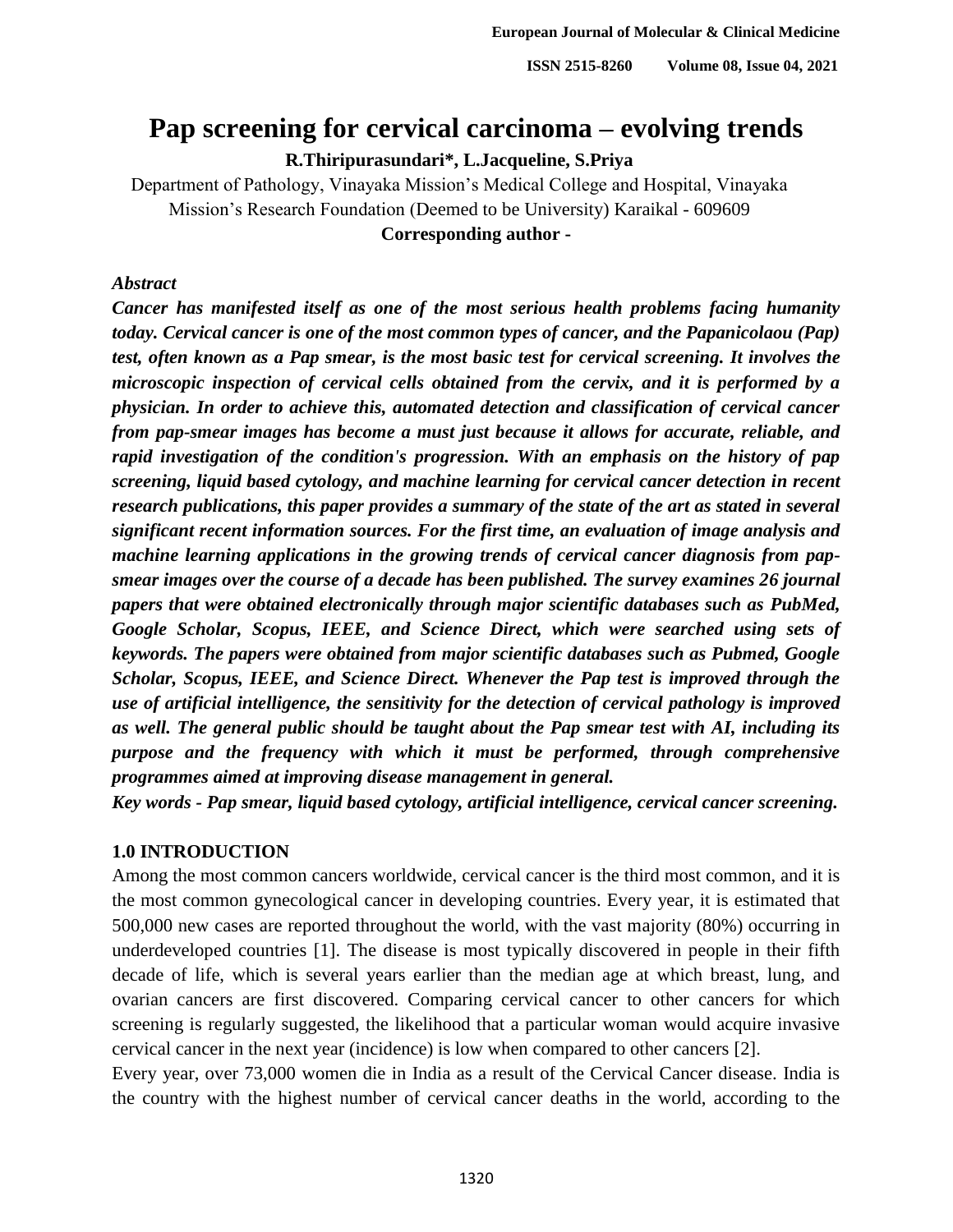World Health Organization [3]. According to a report published by a research and advocacy organisation based in the United States. According to the World Health Organization, India accounts for 26.4 percent of all women who die from cervical cancer worldwide. China, Bangladesh, Pakistan, Indonesia, and Thailand also have significant death rates from cervical cancer [4].

Annual incidence rates begin to grow slowly around the age of 35 to 39 and shortly reach a plateau of approximately 20 per 100,000 people. The incidence of carcinoma in situ is higher than that of other cancers, peaking at approximately 130 per  $100,000$  in the age group 25 to 35 and subsequently dropping to approximately 20 per 100,000 by age 50. Cervical cancer is highly avoidable with the use of cytological screening programmes, which aid in the detection and treatment of precancerous lesions in the early stages of the disease. As a result of the need for a well-established laboratory, highly trained technicians, and up to three visits for screening, 53 evaluation of cytological abnormalities, and treatment, such screening is difficult to implement and maintain in resource-constrained settings, and is therefore difficult to sustain in resourceconstrained settings [5].

Instead of relying on existing laboratory infrastructure, alternative methods, such as DNA testing 57 for human papillomavirus (HPV) and simple visual screening, may prove more practical when integrated into new strategies that require fewer visits and are less dependent on existing laboratory infrastructure. The significantly lower incidence of cervical cancer in industrialised countries has been attributed to screening programmes that have been implemented in these 61 countries over the last 50 years, and cervical cancer screening has emerged as the gold standard for effective cancer prevention through the detection of preneoplastic lesions in the early stages of the disease [6]. In industrialised countries, considerable percentages of healthcare resources are spent on cancer screening in order to achieve low cancer incidence rates through adequate screening. The frequent retesting and tedious workup of inconclusive test findings that are required to ensure the safety of current screening programmes are extremely expensive. As a result, the majority of the money spent on this cancer prevention programme is due to the inherent limitations of the assays in identifying people who require further medical intervention after being diagnosed with cancer. In contrast to cases missed by screening, it is hypothesized that many cancer cases that continue to occur despite frequent screening programmes are 71 attributable to failure to participate in screening rather than cases missed by screening itself [7].

The pathologist examines the slides under a microscope to see if any abnormal cells have spread 73 throughout the slide. On the basis of the analysis, cancer is ruled out. The diagnosis made by 74 pathologists can be inconsistent because of the subjectivity that governs slide interpretation, as well as the fact that the analysis of cancer is dependent on the skill and competency of the pathologist. When untrained pathologists do not have access to appropriate guidance, problems can develop [8]. It is therefore necessary to provide a system that can aid pathologists during the diagnostic process, thereby reducing the amount of subjectivity associated with diagnosis.

It is necessary to provide a precise and persistent automated by computer system for cervical cancer detection in order to assist in resolving the problem of persistent and examination skills of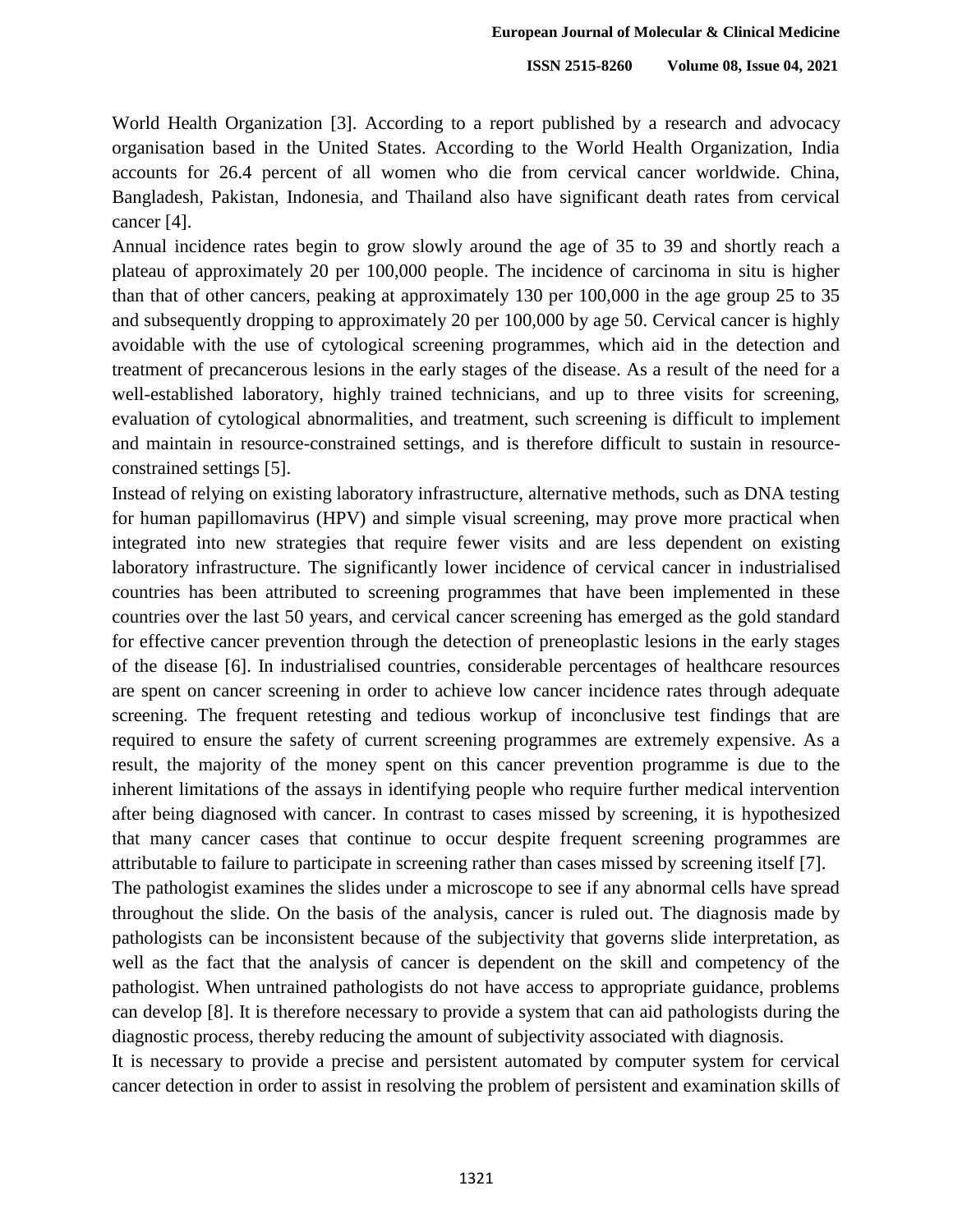lab staff as well as to reduce the level of subjectivity. The primary goal of the automatic cancer detection system is to assist practitioners in better comprehending medical images, consequently 83 promoting the prevention of health check-ups for the purpose of preventing premature cancer diagnosis [9]. The evolution of imaging technology has resulted in a considerable improvement in the quality of medical images, which has resulted in more accurate diagnosis. The use of 86 biopsy tests can therefore aid in the diagnosis and classification of disorders in medical analysis.

The ideal situation would be for all cervical malignancies to be diagnosed as premalignant lesions and treated before they progress to invasive cervical cancer [10]. As a result, the diagnosis of an invasive cervical cancer signals a failure in the cancer screening process. So the 90 current review article goes into great detail regarding the most recent developments in cervical cancer screening techniques.

### 92 **2.0 DIAGNOSIS AND SCREENING TESTS FOLLOWED**

In the developing world, only a few screening procedures have been proved to be effective at the population level over the long term. The Papanicolaou smear test is the most commonly used 95 screening method for cervical cancer. It was first used for mass screening in the 1940s. Other screening methods, such as colposcopy and cervigrams, have been used in the past, but are not widely available or proposed at this time since they have not been thoroughly investigated. Recent years have seen the identification of several effective strategies for cervical cancer 99 prevention. These include cervical cytology using either conventional or liquid-based methods, high-risk (HR) human papillomavirus (HPV) DNA testing, and a variety of iterations of direct visual inspection of the cervix following application of acetic acid (VIA) or Lugols's iodine 102 (VILI). Performance (accuracy and reproducibility), affordability, and ease of integration into screening programmes are all factors to consider when selecting a screening assay (e.g., coverage, acceptability, and single versus multiple visits). There is no screening technique that will be equally applicable in all scenarios, and the right balance between these factors will invariably differ from one country to the next  $[11]$ .

### 107 **3.0 CERVICAL (PAP) SMEAR – THE HISTORY REVISITED**

According to experts, the Papanicolaou (Pap smear) test is now the most cost-effective cancer prevention and detection programme that has been developed thus far. It is a simplified non intrusive procedure to examine the cells lining the surface of the cervix for precancerous lesions. The Pap smear test is currently the most extensively used method of avoiding cervical cancer, with screenings occurring once a year to three times a year, depending on the setting. It was 113 coined by George N. Papanicolaou, who discovered that a small sample of cells taken from the 114 cervix can be used to detect damaged cells of the cervix. He published his findings in the journal Science [12]. After several years of collaboration with gynaecologist Herbert Trout, Papanicolaou published a book explaining a method for detecting these cells. The technology was developed in partnership with Trout. Studies conducted in the 1940s corroborated Papanicolaou's finding that use of cervical smears enabled not only the detection of malignancies, but also the detection of precancerous changes in the uterine cervix, which were previously undetected. Eventually, the work of Papanicolaou and Trout led to the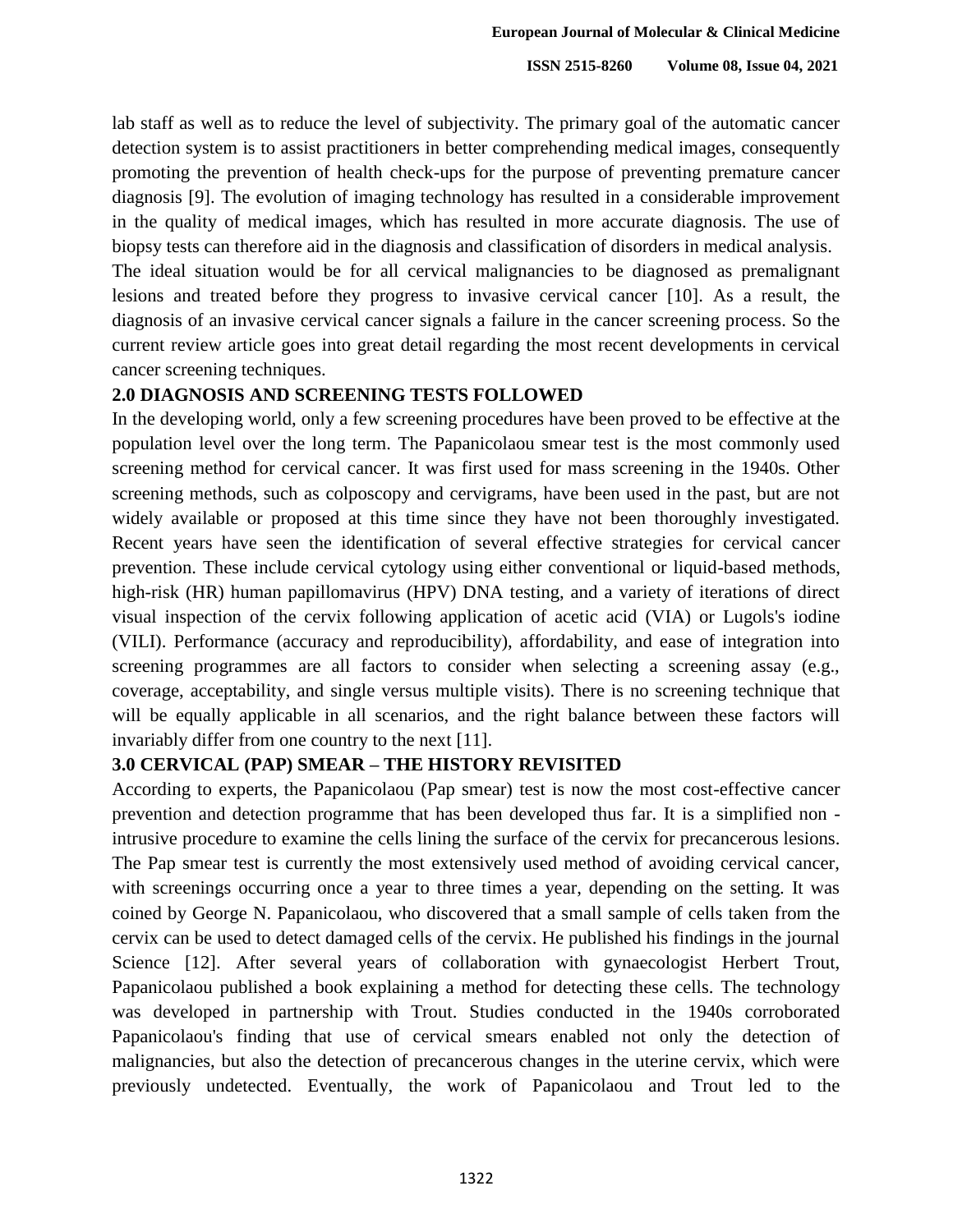implementation of large-scale cervical cancer screening programmes in the late 1950s. On Figure 1, you can see an illustration of the technique for making a PAP-smear as well as an illustration of how a PAP-smear appears when it is observed under a microscope.

In their study, they demonstrated the effectiveness of a routine vaginal smear test for the rapid diagnosis of cervical malignant and precancerous alterations. The standard Pap test is a 126 straightforward procedure that consists of the procedures listed below. The newly created American Cancer Society endorsed the use of the vaginal smear as an effective cancer prevention test for carcinoma of the uterine cervix in 1945, making it more than 50 years after the test was first introduced. Dr. Charles Cameron, the inaugural Medical and Scientific Director of the Society, who also happened to be Dr. George N. Papanicolaou's personal friend and confidant, was the one most responsible for taking this move. Presented during the National Conference on Gynecologic Cancers, held in Orlando, Florida, on April 2-4, 1992, Cameron was the person who arranged the inaugural National Cytology Conference in Boston in 1948, according to the paper. Authors' affiliation: The Department of Pathology, Montefiore Medical Center, Albert Einstein College of Medicine, New York City (Bronx). Originally devised to research the hormonal status of mice, Papanicolaou's sampling technique was a vaginal pool smear, which was the approach that was first applied in clinical observations on women [13].

### 138 **3.1 THEPAP SMEAR**

Initially designed to identify uterine cancer, the PAP smear eventually proved to be beneficial in 140 the early detection of cervical carcinoma in its precancerous state. A spatula and mascara-like brush are used to collect cells from the ecto- and endocervix. The cells are then smeared on a glass plate and instantly fixed in 95 percent ethanol before being air dried. It takes three steps to complete the traditional Papanicolaou staining procedure. The first step is to apply the nuclear stain haematoxylin to the slide, followed by an orange counterstain (Orange G) to stain keratin, and the final step is to apply a turquoise counterstain (Eosine Azure) to stain several other 146 components of the slide. Cytotechnologists and pathologists are the people who should do the interpretation. As part of the clinical gynaecological examination, PAP smears are taken as part of a systematic screening programme and on demand (opportunistic screening).

The standard Pap test is a straightforward procedure that is comprised of the components listed below  $[14]$ 

The speculum is inserted into the vaginal opening to allow for better viewing of the cervix.

- Sample cells are obtained by brushing or swabbing them into and around the cervix.
- Preservative is applied to the cells in a glass to keep them from deteriorating.
- Using a marker, samples are marked to improve the contrast in the specimen, which will be used to highlight structural patterns for investigation under a microscope in the three labs.

The use of Pap tests (or Pap smears) for cervical cancer screening has resulted in a significant decrease in the mortality rate for women who have been examined on a regular basis in countries that have an effective screening programme. However, the entire process is time-consuming, involves observer bias, and is devoid of quantitative proof that can be replicated. Thus, an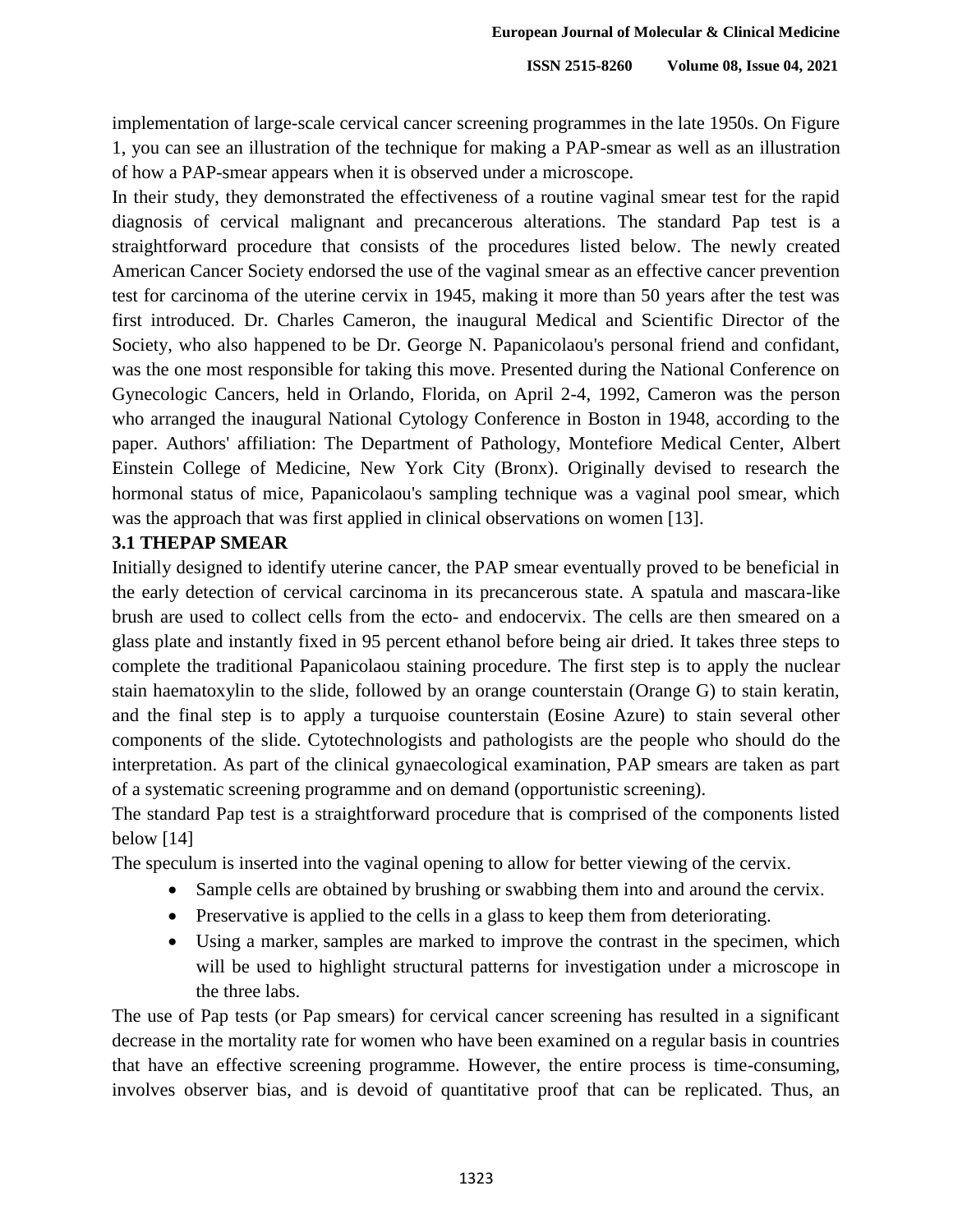automated approach for Pap smear screening will be of great benefit to pathologists in the field of cancer screening [15]. As a result of its high incidence, possibility for prevention, and lack of an automated system for Pap smear screening, cervical cancer is a disease that requires in-depth research and investigation. Conventional cervical cancer screening can significantly reduce the incidence and mortality of cervical cancer; however, manual analysis of samples is time-166 consuming, subject to variations in sensitivity and reproducibility, and necessities the involvement of medical experts in the analysis of the specimens.



### 169 **Figure 1 – Diagrammatic illustration of Pap smear test** 170 **4.0 LIQUID-BASED CYTOLOGY**

Liquid Based Cytology is a new method for sample cell preparation for cytological testing that is similar to pap smear testing. The difference is that instead of smearing the cells in the glass slide, the cells are washed with a preservative liquid solution and then sent to the lab for removal of non-diagnostic materials such as mucus, pus, and blood cells before being sent to the lab. 175 Following the preservation, a thin layer of cell is created on a glass slide, and the cell is viewed under a microscope in the same manner as a typical smear test in the same way  $[16]$ .

Various LBC preparation processes have been developed in order to produce specimens that are more suitable for both visual and machine examination. When collecting cellular materials from the cervix, a popular method is to soak the brush or spatula with all of the materials in a liquid, which is then processed in various ways before being put onto a glass slide and fixed and stained. 181 A cellular sample that has been disseminated in a monolayer with optimal density over a welldefined portion of the glass slide is, in theory, the desired outcome  $[17]$ .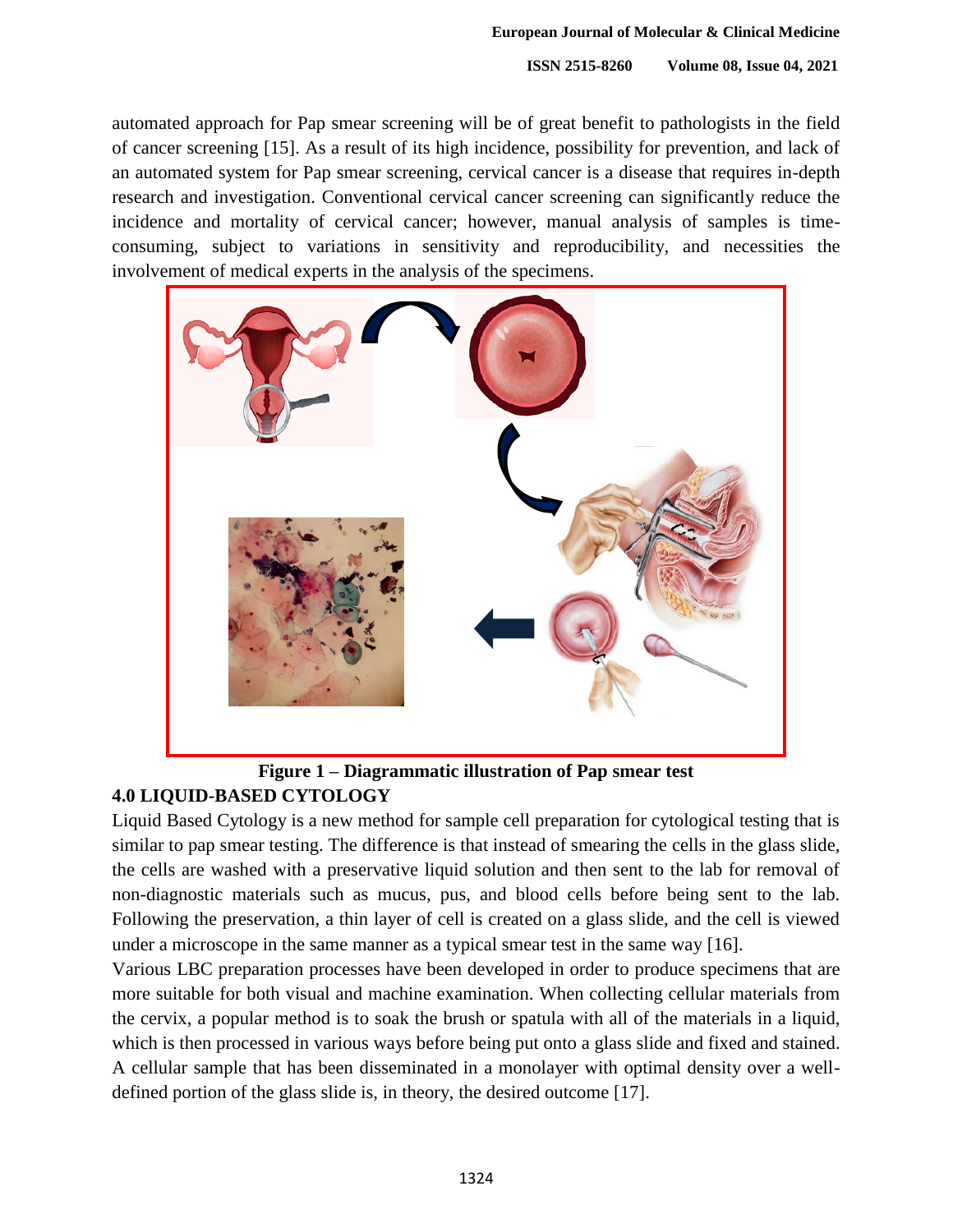There are two major forms of LBC that are commercially available: ThinPrep (Cytyc Corp, Marlborough, MA, USA) and Surepath (Cytyc Corp, Marlborough, MA, USA) (BD, Franklin Lakes, NJ, and USA). The homogeneous spread of epithelial cells in a thin layer makes microscopic interpretation easier, which is why cytotechnologists and pathologists favour this procedure in the majority of instances [18]. Several studies have reported higher sensitivity than that observed in standard PAP smears, while some have questioned the validity of such findings in some cases.



Figure 2 - Schematic diagram highlighting the basic principle of LBC technique. The rapid 195 movement of the filter causes cellular dispersion. Simultaneously negative suction is applied within the vial of filter that helps to remove the fluid and the cell sticks on the filter.

## 197 **4.1 Advantages of LBC over Conventional Smear**

In the case of LBC, the majority of the collected cells are available in the liquid medium of the 199 collection vial, whereas the majority of the collected cells are stuck to the spatula of the convention smear preparation and the cells are thrown into the waste basket in the case of 201 convention smear preparation. Neither air drying nor any other artefacts are present in the LBC preparation. A nearly total absence of blood, mucus, or necrotic debris may be observed in the LBC preparation; in addition, the cells are concentrated in a tiny area that is easy to screen. 204 Certain LBC preparations contain a monolayer of cells that have been prepared in a single layer. It is feasible to do an HPV test on the remaining material from the LBC sample. An automated 206 detection of malignant cells in a smear may be possible with the use of the monolayer cell preparation.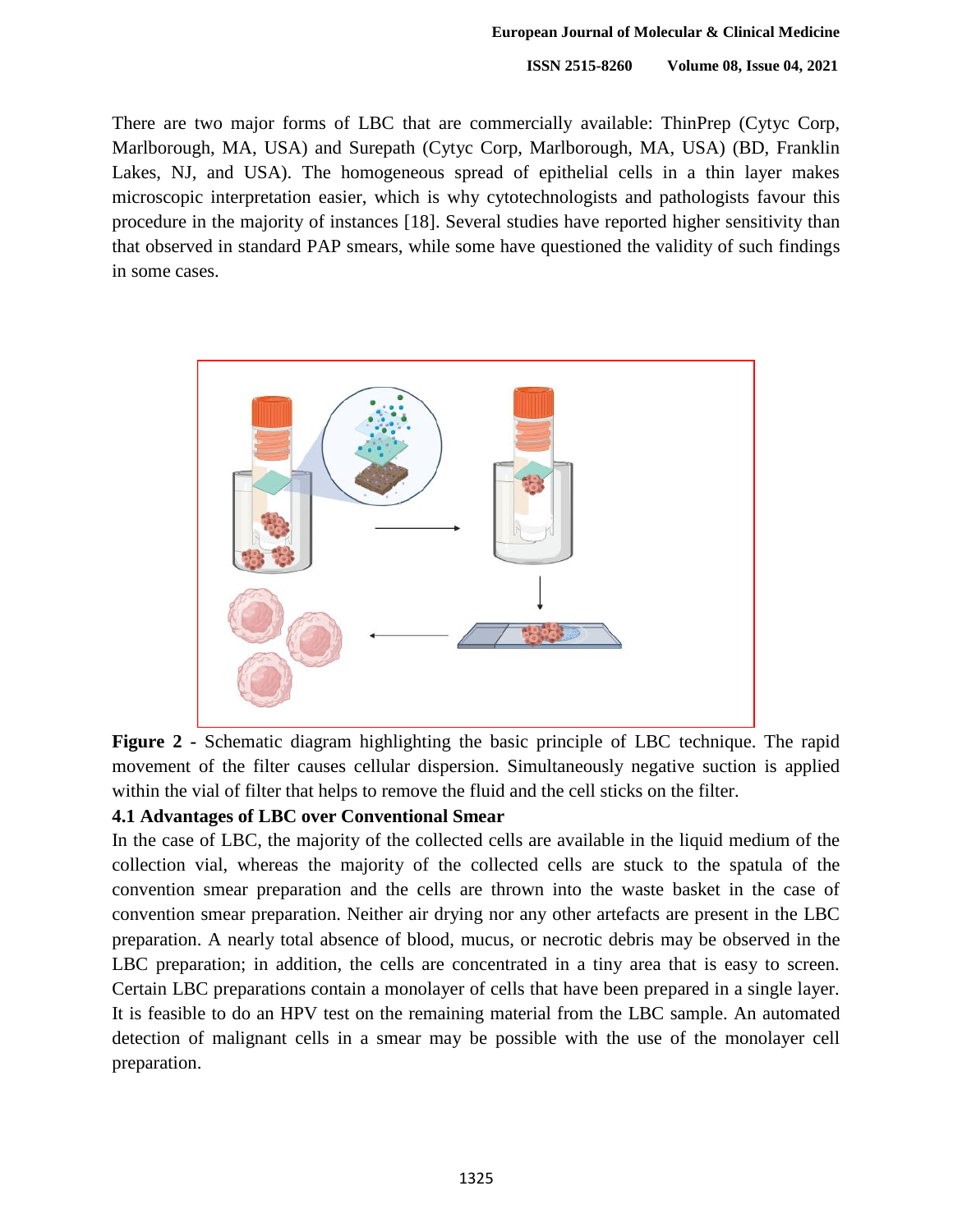### 209 **5.0 Machine learning and artificial intelligence in pap screening**

Lack of proper access to microscope diagnostics is a concern in low-resource settings, and it makes it difficult to diagnose common and treatable diseases. Researchers have developed computer-aided cervical cancer diagnosis methods for the identification and classification of cancer cells using histology images and for the classification of cancer cells using MRI images 214 [19]. Despite substantial advancements in digital microscopy diagnostics at the point of care 215 (POC), clinical application of these technologies has been delayed. In this section of the review, 216 we will cover a digital diagnostics system in which microscope slides are digitised at the point of care (POC) and uploaded utilising local data networks for analysis with an artificial intelligence model based on deep learning, as well as other topics.

Deep learning–based algorithms have recently been applied to a vast range of medical image-220 analysis applications, with levels of performance that are on par with or even better than those of human experts in some cases [20]. It is possible that artificial intelligence will aid in the revolutionization of cervical cancer screening, particularly in areas where access to more modern 223 screening methods is limited. According to the National Cancer Institute's Division of Cancer Epidemiology and Genetics, computer analysis of Pap tests under the microscope [cytology] performed better than a human expert reviewer of Pap tests under the microscope [cytology] in identifying precancer.

### 228 **5.1 Machine learning in cervical cancer screening – How it works?**

Machine Learning is the science of computer algorithms that learn and improve on their own as a result of their experiences. Information filtering systems that automatically learn users' interests are examples of machine learning applications. Data mining algorithms that uncover general 232 rules in big data sets are examples of machine learning applications. It is possible to design systems with the help of machine learning, which will result in greater efficiency and 234 effectiveness of the system. The classification technique is one of the most widely used machine learning techniques [21]. A vast amount of information about patients and their clinical histories 236 has been amassed in medical databases throughout the years. Incompleteness, incorrectness, and 237 inexactitude are all possible qualities of data in this format. When it comes to healthcare applications, classification analysis is one of the most extensively used data mining techniques. It is used to assist and improve the quality of medical diagnosis. In medical categorization, all 240 approaches are well-known, and they all rely on prior knowledge of the data that has already been collected. In most cases, a subset of the current dataset is used as the training sample for the classification approach in question. Classification can be accomplished through the use of several data mining techniques.

All of the machine screening systems on the market today are designed to function with liquidbased formulations [22]. It is necessary to scan a cell sample at a sufficiently high resolution in 246 order to accurately extract the features that may be used to evaluate whether it is normal or 247 suggesting a precancerous alteration before it can be analyzed in a computer. Taking up this task is really difficult. An area of 25 50mm will yield 31 billion pixels with 0.2 micron pixels at an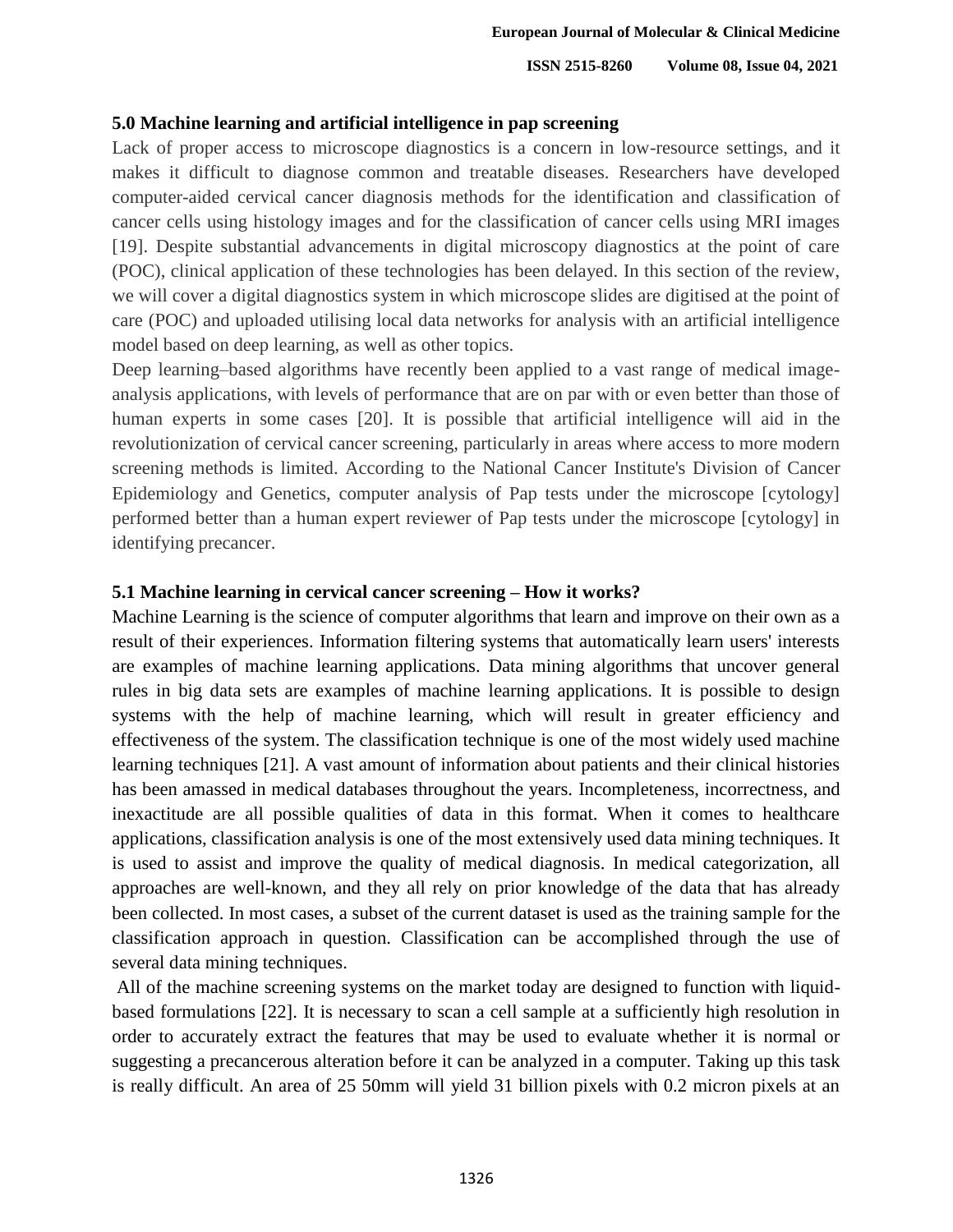image resolution of 100 percent. Even with the latest high-speed transfer systems, simply 250 transmitting this amount of data from the camera to the computer will take minutes. Given that there are currently no lenses that can resolve the entire specimen area at once and no image sensors with 31 giga pixels, we are faced with the challenge of relocating the lens throughout a large number of image fields that collectively encompass the specimen. Using a high resolution microscope lens with a field of view with a diameter of around 0,5mm, we can capture 5000 255 picture fields on a 6 megapixel sensor. It will take at least 10 minutes to reposition and take a 256 photo at each of these locations. This can be mitigated by employing constant motion and flash lighting to freeze the images in the camera. The CYBEST4 system was the first screening system to make advantage of this concept, and it was later used in the AutoPAP system as a result. Another option is to employ a 1D sensor with a length of, for example, 2000 pixels and to move 260 the microscope stage smoothly in the orthogonal direction to the camera. This concept was applied to the Cerviscan and Diascanner systems. Despite having a reduced resolution, it is also employed in the currently popular slide scanners by Aperio[23].

### 263 **5.2 Classification of Cervical Cancer using Artificial Neural Networks**

RoyanDawudAldian and colleagues suggest an automatic categorization for normal and 265 pathological cervical cells using artificial neural networks (ANNs) and learning vector 266 quantification (LVQ) (LVQ). The sample data sets are collected, and the procedures in digital image processing such as pre-processing, filtering, and feature extraction are carried out on them using the samples. The input image is stored in the ANN, and the LVQ method is used for the 269 classification of cervical cells for the detection of cancer. The LVQ method calculates the coefficient mean value of the extracted image, which is then used for classifying the normal and abnormal cells with an accuracy of 90 percent. FatemehHodaMoghimi and colleagues offer artificial neural network (ANN) techniques for usage in health clinics, in which a multi-layered perceptron is used in the ANN to map the thinking and key components of the patient. The 274 architecture of an ANN consists of one input layer and one output layer, with no constraint on the number of hidden layers that can be utilized in the algorithm [24].

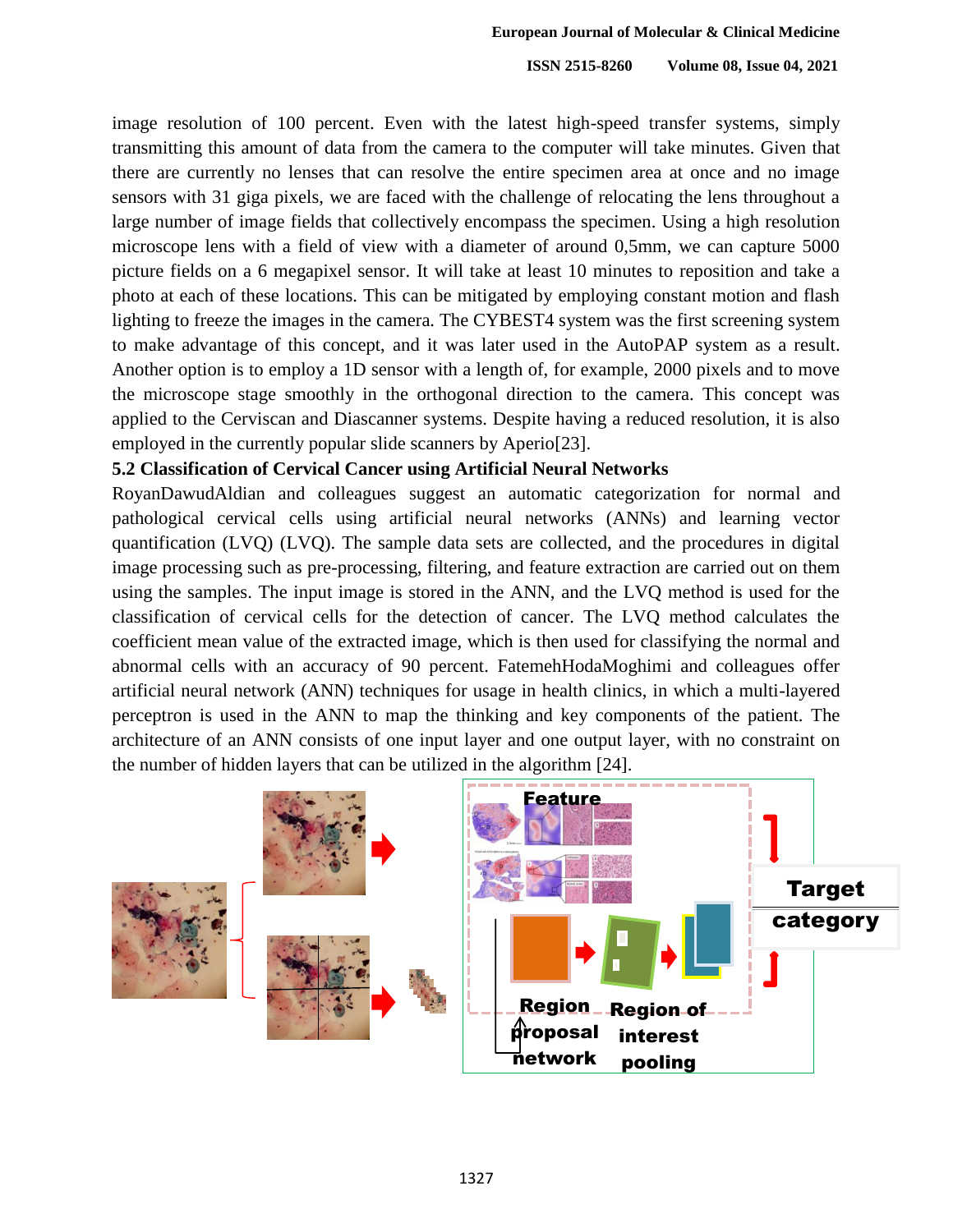**Figure 3** - The suggested convolutional neural network (CNN) system for cervical cancer 278 screening is depicted in this diagram. The feature map is obtained by the convolution network extracting image information, and the target location information is obtained by the proposal network screening the target region based on the feature map. A convolutional classifier was used to identify the diseased cells and their locations based on the feature map and target location. Combining the recognition results of the two networks yielded pathological cell information. The results of the two models are similar.

284 The artificial neural network (ANN) is employed in all medical applications and can be simply mapped with learning methodologies for better comprehension and results. Phatak and 286 colleagues suggest a new approach for identifying cervical cancer using a support vector machine (SVM) and an artificial neural network (ANN) for the detection of cervical uterine 288 cancer in the cervical cervix. To compare the classification approaches used to detect cervical cancer, SooryPraba and colleagues used neural networks, k closest neighbour, and Bayes classifiers to determine the presence or absence of cervical cancer. The classification of normal and pathological cells is accomplished through the use of three classifiers. The input image is sent into the classification algorithm, which extracts the features that are needed for the classification results. An ANN with three layers is employed, with the input layer, the output layer, and the hidden layer all being used. In this case, the data set is a trained data set, which delivers more accurate results than other types of classifiers [25]. N. Mustafa and colleagues 296 suggest a system based on artificial neural networks for obtaining novel characteristics from cervical cells. The input image is taken from Pap smear slides, and the perimeter, area, red, blue, and green colours, as well as their intensity levels, are recovered. This information is used by the ANN to classify the cervical cells into normal and malignant cells, respectively [26].

#### 300 **6.0 Conclusion**

The research examines a number of recent high-profile studies on the automated detection and categorization of cervical cancer from pap-smear photographs. This review should aid field 303 researchers in recognizing the difficulties associated with some of the strategies described, as well as give a solid foundation for building and developing new algorithms or improving existing 305 ones. The significance of the framework built for pathologists to detect cervical cancer cells is discussed in this article. The researchers introduced new automated cancer detection and 307 classification frameworks for reliably detecting and segmenting cell nuclei in Pap smear microscopy images. This is usually the first stage in the creation of an automated cervical cancer screening system based on nucleus characteristics. The researchers introduced a collection of new statistical textural features for assessing nucleus chromatin patterns in cells from traditional Pap smears.

**References**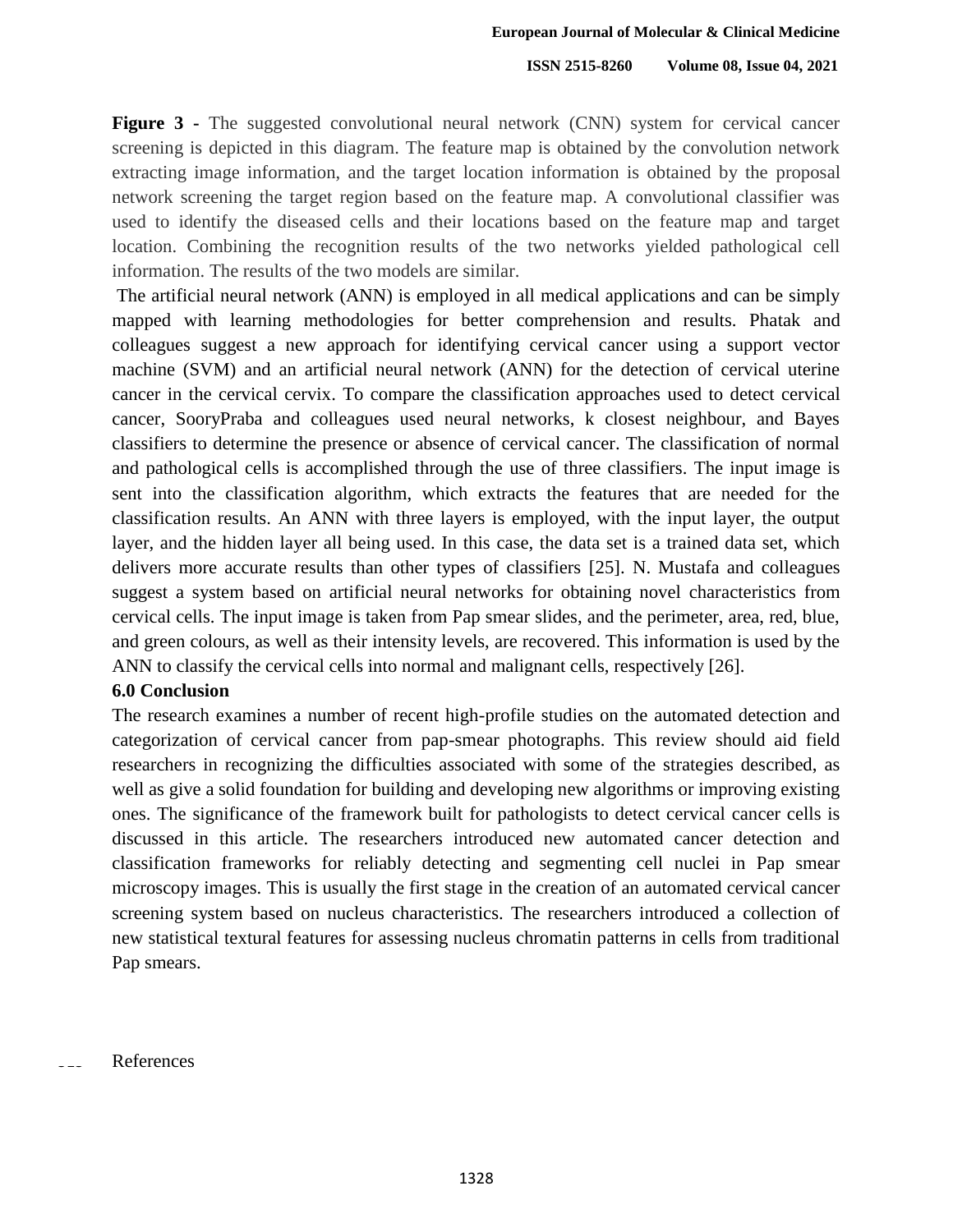- 316 1. Cronje HS. Screening for cervical cancer in developing countries. International Journal of Gynecology & Obstetrics. 2004 Feb  $1;84(2):101-8$ .
- 318 2. Zarchi MK, Behtash N, Chiti Z, Kargar S. Cervical cancer and HPV vaccines in developing countries. Asian Pac J Cancer Prev. 2009 Jan 1;10:969-74.
- 3. Ali F, Kuelker R, Wassie B. Understanding cervical cancer in the context of developing 321 countries. Annals of Tropical Medicine & Public Health. 2012 Jan 1;5(1).
- 322 4. Pisani P, Parkin DM, Ferlay J. Estimates of the worldwide mortality from eighteen major cancers in 1985. Implications for prevention and projections of future burden. International journal of cancer. 1993 Dec 2;55(6):891-903.
- 325 5. Kundrod KA, Smith CA, Hunt B, Schwarz RA, Schmeler K, Richards-Kortum R. 326 Advances in technologies for cervical cancer detection in low-resource settings. Expert review of molecular diagnostics. 2019 Aug 3;19(8):695-714.
- 328 6. Velásquez JO, Bohórquez SE, Herrera SC, Cajeli DD, Velásquez DM, de Alonso MM. Geometrical nuclear diagnosis and total paths of cervical cell evolution from normality to 330 cancer. Journal of Cancer Research and Therapeutics. 2015 Jan 1;11(1):98.
- 331 7. Pinto A, Brunese L. Spectrum of diagnostic errors in radiology. World journal of radiology. 2010 Oct 28;2(10):377.
- 333 8. Field AS. Breast FNA biopsy cytology: Current problems and the International Academy 334 of Cytology Yokohama standardized reporting system. Cancer cytopathology. 2017 Apr;125(4):229-30.
- 336 9. Lopez V, Klainin-Yobas P. Health Promotion Among Cancer Patients: Innovative Interventions. Health Promotion in Health Care–Vital Theories and Research. 2021:227.
- 338 10. Basu P, Taghavi K, Hu SY, Mogri S, Joshi S. Management of cervical premalignant lesions. Current problems in cancer. 2018 Mar 1;42(2):129-36.
- 340 11. Mayrand MH, Duarte-Franco E, Rodrigues I, Walter SD, Hanley J, Ferenczy A, Ratnam S, Coutlée F, Franco EL. Human papillomavirus DNA versus Papanicolaou screening 342 tests for cervical cancer. New England Journal of Medicine. 2007 Oct 18;357(16):1579- 88.
- 344 12. Shield PW, Daunter B, Wright RG. The Pap smear revisited. Australian and New Zealand Journal of Obstetrics and Gynaecology. 1987 Nov; 27(4): 269-83.
- 13. Zuna RE. The PAP smear revisited: controversies and recent developments. Postgraduate medicine. 1984 Nov 1;76(6):36-46.
- 14. Bitler MP, Carpenter CS. Effects of state cervical cancer insurance mandates on pap test rates. Available at SSRN. 2012;1986270.
- 15. William W, Ware A, Basaza-Ejiri AH, Obungoloch J. A review of image analysis and machine learning techniques for automated cervical cancer screening from pap-smear images. Computer methods and programs in biomedicine. 2018 Oct 1;164:15-22.
- 353 16. Siebers AG, Klinkhamer PJ, Grefte JM, Massuger LF, Vedder JE, Beijers-Broos A, 354 Bulten J, Arbyn M. Comparison of liquid-based cytology with conventional cytology for